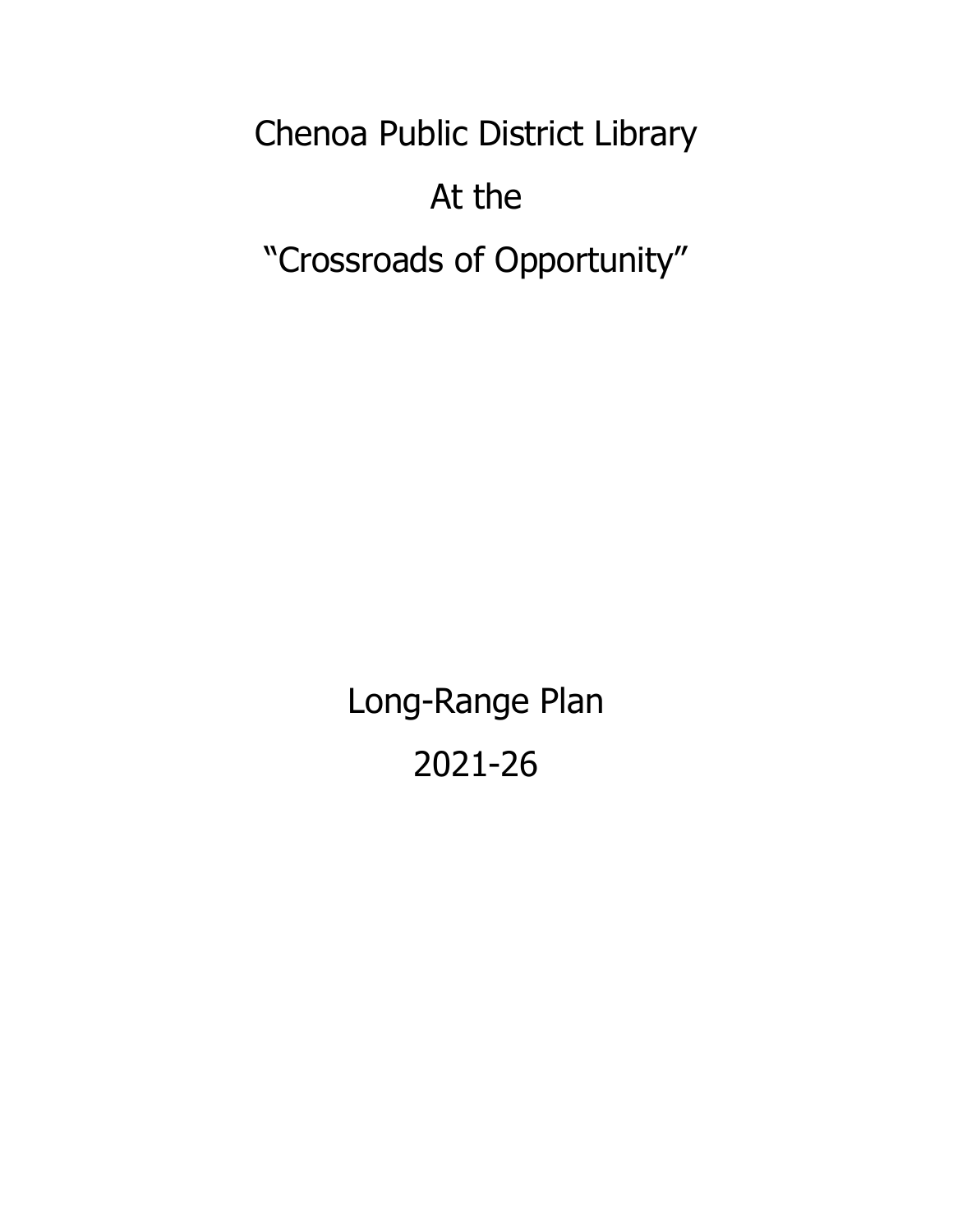# Chenoa Public District Library

# Long-Range Plan Summary

The Chenoa Public Library District's Long-Range Plan for 2021-2026 sets forth the guiding mission, values, and vision for the next five years of library operation.

In general, long-range plans provide the framework for future growth. Goal-setting over a several year period is the most effective procedure for sound strategic planning, and for making cost-effective budgetary choices. The Library Board of Trustees and the Library Director use the plan as a blueprint for decisions regarding all aspects of library operations, from staffing to maintaining an excellent collection.

## **Results**

During 2019, with the help of numerous individuals, the community of Chenoa constructed a new library facility. As the opening of the new structure coincided with the Covid Pandemic, full utilization of the new building has yet to be achieved. By using past surveys, informal conversations, and the opportunities our facility provides us, our future direction and goals will be developed utilizing these basic themes:

- Citizens of Chenoa value the personal service and attention that has been a tradition for the Library
- Determining valuable programming may be the biggest challenge for the Library in the future. Consideration should be given to seeking grants for either partial or complete funding of future activities.
- Staffing considerations and review will be an ongoing process.
- Technology offers the advantage of remote access to Library services and expands the scope of the Library's offerings. Continuous assessment of technological offerings will be performed.
- Regarding our collection, programs, and opportunities offered, the needs and wants of our patrons will be closely monitored. This will be accomplished through patron interviews, surveys, and online inquiries.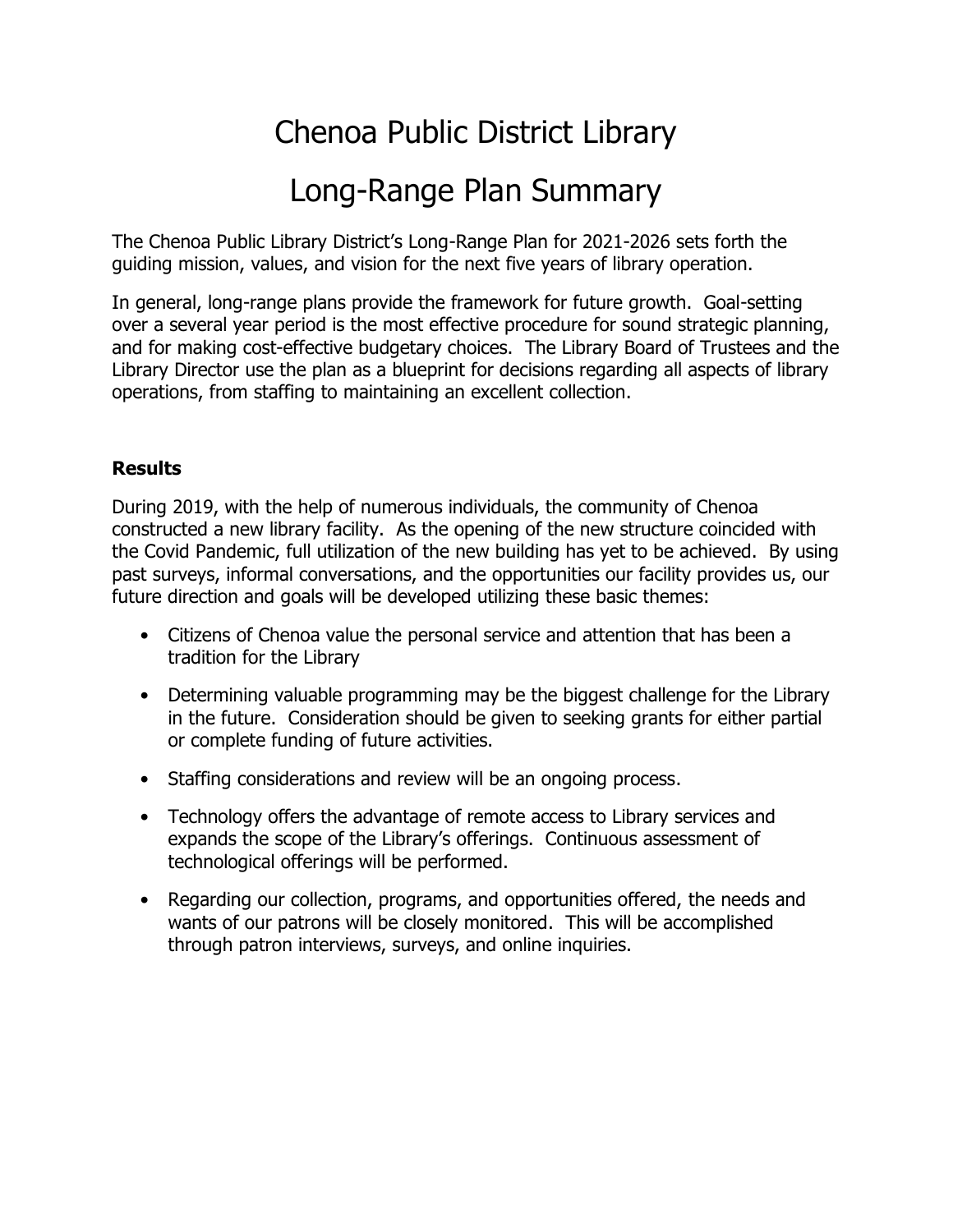#### **Mission Statement**

The purpose of the Chenoa Public District Library is to

1. Provide freely accessible, progressive library and information services within the community.

 2. Assure continuous community input by maintaining avenues for users to participate in the recommendation of materials to purchase and assisting in program selection.

 3. Actively communicate with all citizens in Chenoa, particularly those who are not yet fully aware of the Library's potential as an information resource.

4. Provide user-oriented opportunities for lasting self-education of all patrons.

 5. Promote partnerships and develop relationships with current educational, social, and cultural agencies within the community. These relationships will provide feedback to assist us in resource collection and program development.

 6. Continue to strive to achieve the standards set forth by the Illinois Library Association Serving Our Public guidelines.

#### **Initiatives**

Following the road map laid out in the Long Range Plan, the following initiatives will be emphasized:

- **Current Topics and Titles**—The Chenoa Public District Library provides a current, well-organized general collection of titles in demand. This includes print, non-print, and electronic resources that cover a broad variety of topics. The Library promotes the use of its collection by publishing frequent articles about new books and materials in the local newspaper, developing a newsletter, updating the library website, and by offering summer reading programs. Activities in the Long Range Plan that support the Library's goal to provide current reading material and information resources involve collection development, technology enhancement, partnerships with local education agencies, and the efficient use of space in the new facility.
- **Lifelong Learning**—The Chenoa Public District Library provides learning materials that support formal and informal learning thereby assisting students and learners of all ages. The library encourages the residents of Chenoa to use information effectively for self-directed growth and education. The Library makes a priority of developing patron skills related to finding, evaluating, and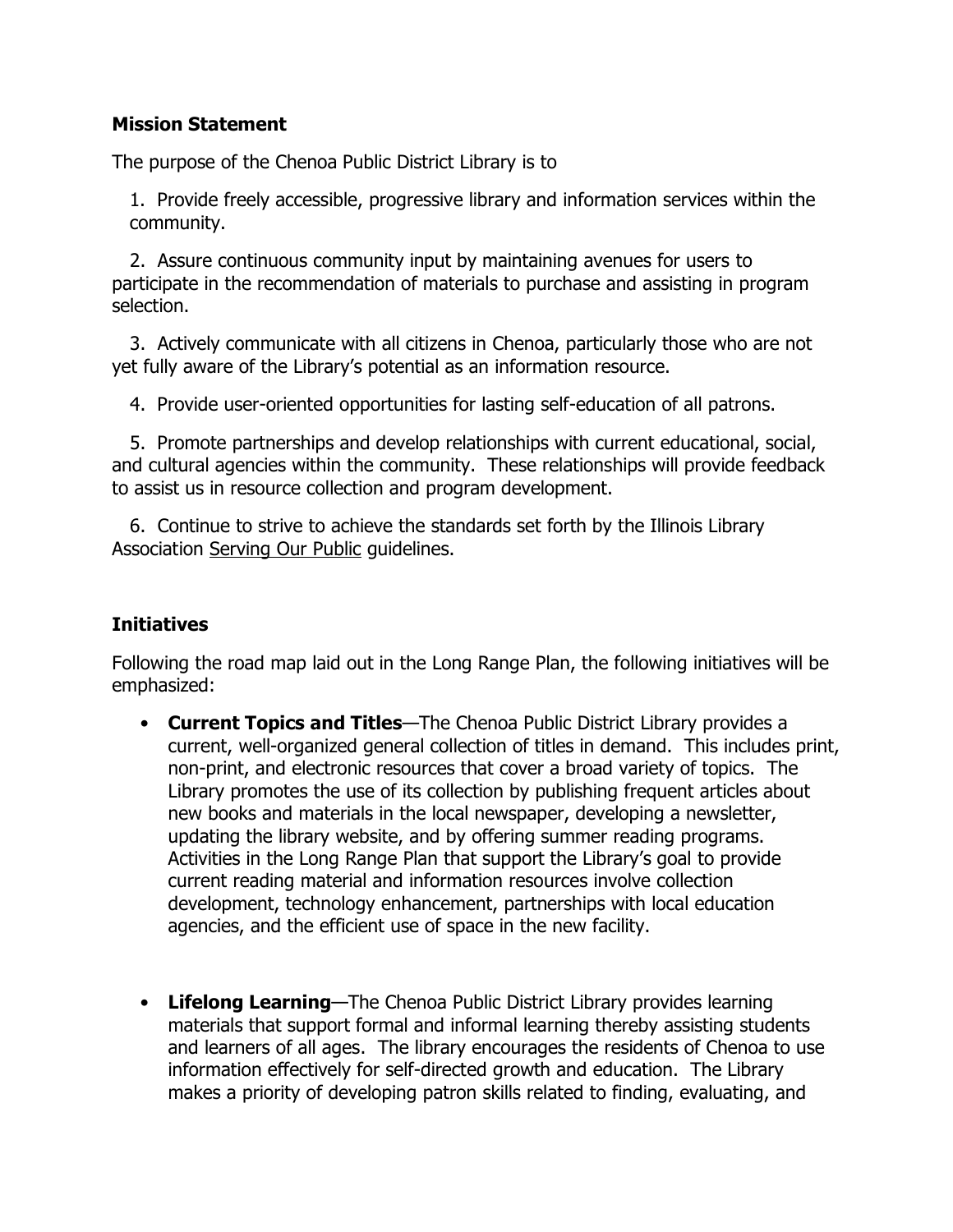using library materials and electronic resources. The goals and activities in the Long Range Plan that support the Library's determination to be a haven for lifelong learning involve technology enhancement and careful collection development.

• **Commons**—The Chenoa Public District Library will serve as a Commons or Town Center, fostering a sense of community, and encouraging people to meet and interact. Programs are scheduled for the benefit of adults and children.

## **Goals**

The following goals have been chosen to carry out these initiatives:

- Utilize our new library facility to improve services to the public, enhance collections, create quiet study areas, and add storage.
- Continue developing a current, well-organized general collection of titles that will be in demand by our patrons
- Continue to assess and improve the way Library services are delivered by technology
- Develop and maintain a staff that will find the Chenoa Public District Library to be a place where professional growth is encouraged, enabling personnel to stay up-to-date with current library activities and services.
- Provide cooperative programming that will attract people to the library for learning and as a gathering place.
- Career Assistance The Chenoa Public Library District will use all its resources to specifically assist its users in finding job and career information. This will include recommended lists of online and print sources for resume writing, job application information and more. The library will also provide the wi-fi, computers and quiet places for career studying and testing.
- Explore different avenues to promote the library collection, programs, and resources.